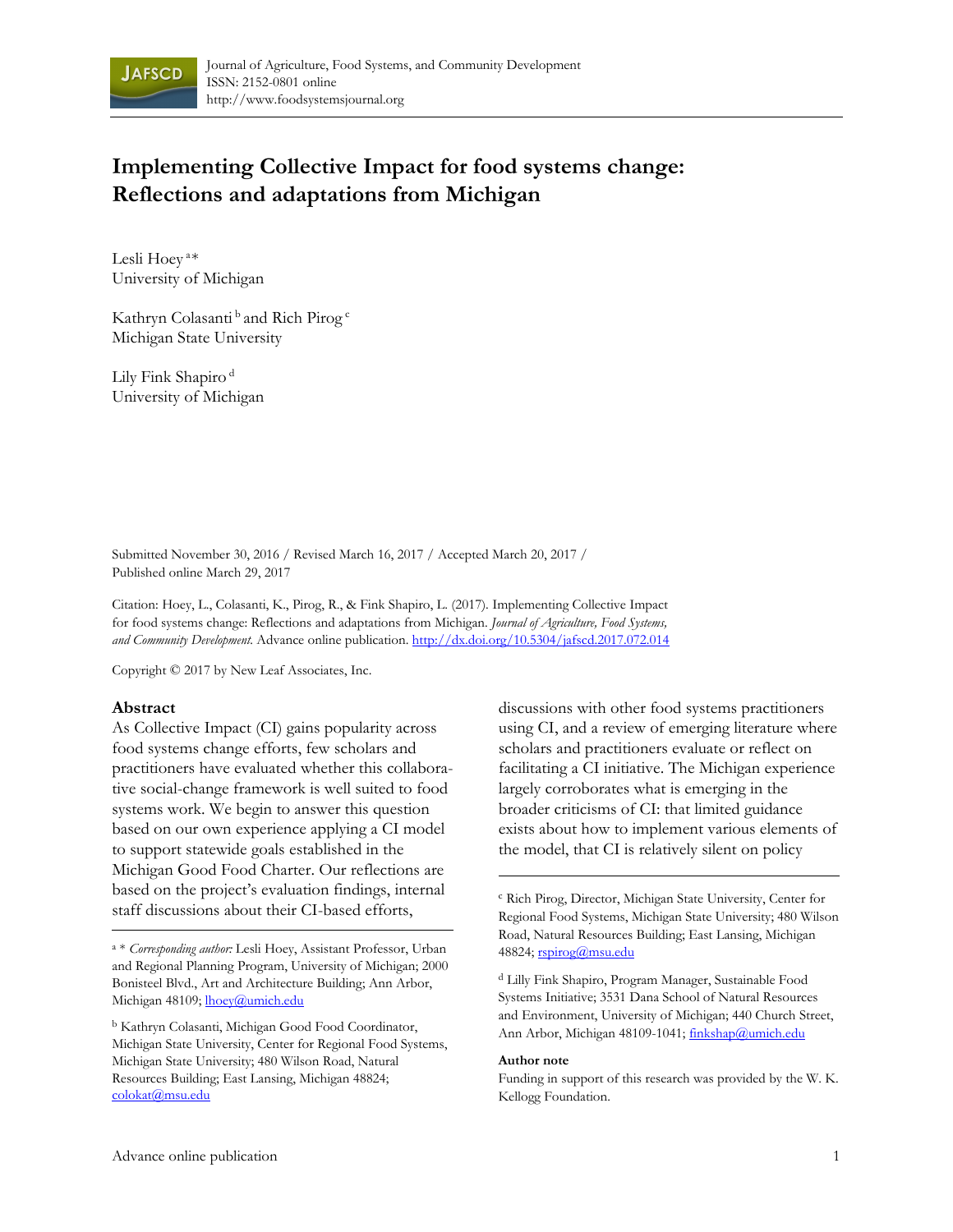advocacy, and that, unless intentionally integrated, it has the potential to exacerbate, rather than address, inequities. However, our experience and that of other food systems practitioners also suggest that it is possible to transcend these limitations. We argue that groups expecting to make significant improvements to food systems can turn to CI as one of many social-change models that can guide their work, but only if lead organizations have the capacity to build trust and relationships between stakeholders and if they can thoughtfully integrate strategies for ensuring policy- and equity-based change.

## **Keywords**

Collaboration; Collective Impact; Equity; Food Systems; Michigan; Networks; Policy

# **Introduction**

Scholars and practitioners have long debated how to address "wicked" problems (Hamm, 2009; Rittel & Webber, 1973; Xiang, 2013). The interconnected challenges affecting food systems are some of the most wicked, defined as problems that cross economic, social, health, and environmental realms, which require adaptive, multistakeholder solutions (Plastrik, Taylor, & Cleveland, 2014; Weber & Khademian, 2008). One strategy for addressing such systems-based challenges—Collective Impact (CI)—has been gaining popularity in nonprofit and foundation communities (Aspen Institute, 2013; Easterling, 2013; Kania & Kramer, 2013; LeChasseur, 2016; Nee & Jolin 2012; Weaver, 2014). The model has been adopted by initiatives addressing issues as diverse as juvenile justice reform, environmental protection, homelessness (Aragón & Garcia, 2015; HanleyBrown, Kania, & Kramer, 2012; Kania & Kramer, 2013), and increasingly, food systems.

 Emerging out of research on trends in philanthropy (Kramer, 2007, 2009), the CI concept was popularized by Kania and Kramer in 2011. The idea behind CI is to discourage problem-solving via single organizations, producing *isolated* outcomes, and instead to encourage collaboration across sectors and institutions to achieve *collective,* systemic impact. Kania, Kramer, and others suggest that CI initiatives require several key preconditions (influential champions, sufficient funding, and a sense of urgency for change [HanleyBrown et al., 2012]) and five conditions to guide collaboration: a *common agenda, mutually reinforcing activities, continuous communication, shared measurement,* and one or more *backbone organization(s)* to facilitate the other conditions (Kania & Kramer, 2011).

 As practitioners apply CI to issues like obesity, food access, and local food economies (Fink Shapiro, Hoey, Colasanti, & Savas, 2015; Pirog & Bregendahl, 2012; Sands, Bankert, Rataj, Maitin, & Sostre, 2014; Vermont Farm to Plate, 2013), few have evaluated whether the model is well suited to food systems work. We begin to answer this question by reflecting on the use of a CI model in our own efforts to support statewide goals established in the Michigan Good Food Charter.1 Our essay combines the perspectives of two lead coordinators at Michigan State University's Center for Regional Food Systems (CRFS) who are supporting statewide networking activities centered on the Charter (Colasanti and Pirog) and two of the external evaluators of a CRFS anchor project (Hoey and Fink Shapiro). Our reflections are based on findings from formative and developmental evaluations of CRFS's work (Patton, 2010) and staff discussions about their CI-based efforts. To situate our experience, we also draw on literature where scholars and practitioners evaluate or reflect on facilitating a CI initiative. We analyzed the literature inductively, looking for themes across these reflections (Creswell, 2013). The lead author also presented this essay's initial ideas with and gathered feedback from food systems scholars and practitioners with CI experience during one national and two local conferences.

 In the remainder of this essay, we first explain how CRFS incorporates CI's five conditions into its work on the Michigan Good Food Charter. We then outline the emerging criticisms of CI from the literature and discuss ways CRFS and other practitioners have responded. The Michigan experience largely corroborates what is emerging in the

<sup>1</sup> See more detail about the MI Good Food Charter at http://www.michiganfood.org/. The charter's "vision and roadmap" calls for a "good food" system, that is, one that is "healthy, green, fair, and affordable" by 2020.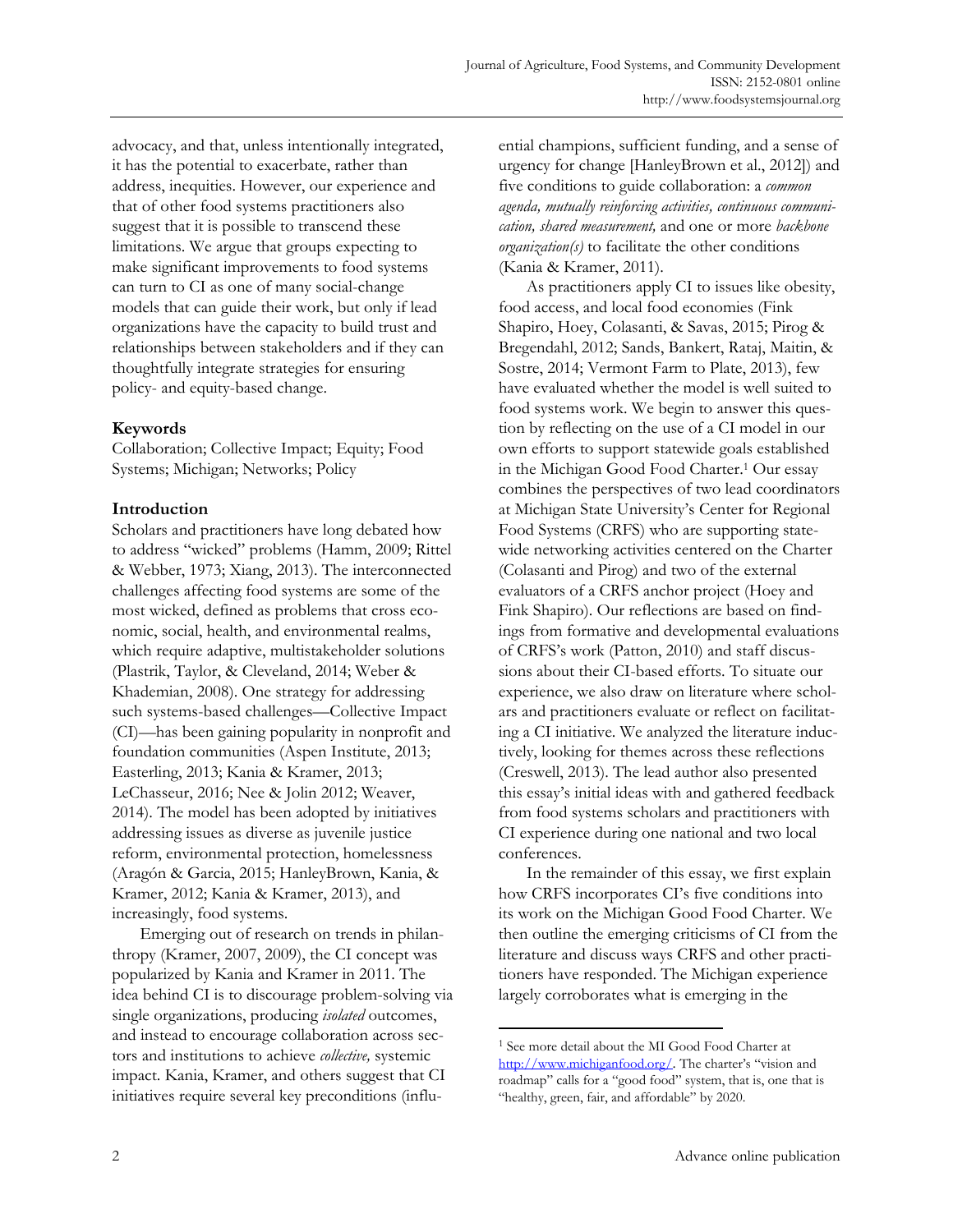broader criticisms: that limited guidance exists about how to implement various elements of the model, that CI is relatively silent on policy advocacy, and that, unless intentionally integrated, it has the potential to exacerbate, rather than address, inequities. However, our experience and that of other food systems practitioners writing about their application of CI also suggest that it is possible to transcend these limitations. Doing so, we argue, requires lead organizations using a CI model to have the capacity to build trust and relationships between stakeholders and to thoughtfully integrate strategies for ensuring policy- and equity-based change.

# **The CI Approach in Practice**

In Michigan, CRFS serves as one of the key *backbone organizations* behind achieving the Michigan Good Food Charter goals by facilitating the four other conditions of a CI approach. First, the six goals of the charter and 25 priority actions serve as the *common agenda* for a statewide food systems change initiative. The idea of the charter emerged in late 2009 when CRFS, along with the Food Bank Council of Michigan and the Michigan Food Policy Council, began discussing strategies for making Michigan's food system more equitable, sustainable and economically viable. Five work groups developed proposals and gathered feedback through a statewide summit and other means, eventually launching the Charter in June 2010. The Charter's goals focus on increasing local food purchasing that is profitable for local farmers and fair for their workers; building local agri-food business infrastructure; improving access to affordable, healthy food; and improving kindergarten-through-twelfthgrade (K-12) school meals and curricula.

 Second, CRFS encourages *mutually reinforcing activities* by co-convening statewide networks focused on food councils, farm-to-institution initiatives, food hubs, the livestock sector, and a Michigan Good Food Charter Steering Committee. The intention is for these networks to enable diverse organizations to exchange information and partner with one another. CRFS also recently convened 15 to 20 additional food-related networks to discuss the potential of forming a Michigan network of networks to build the effectiveness of this

collaborative work.

 Third, CRFS manages regular *communication* channels for each of the networks it co-facilitates, including in-person and teleconferenced meetings, email lists, newsletters, social media, and webinars. Some of these networks (e.g., the Farm to Institution and Food Hub Networks) also meet jointly once a year, and all come together with the wider public and other networks every other year for the Michigan Good Food Summit.

 Finally, CRFS co-coordinates a *shared measurement* project aligned with the Charter. This effort involves the development of data collection tools for organizations to compare common indicators across communities. Based on statewide stakeholder input, shared measurement activities currently focus on food access, institutional sourcing of local foods, and the economic impact of local food strategies.

# **CI Criticisms and Emerging Adaptations**

As we noted at the outset, scholars and practitioners have raised three key criticisms about CI that should be of particular concern to food systems change agents using the approach. At the same time, CRFS and other practitioners' adaptations offer ways to address each weakness. These relate to strategies for operationalizing the model, addressing issues of equity, and influencing policy change.

*Limited Guidance Regarding Implementation*  First, many scholars and practitioners discuss the lack of evidence-based practices and specificity about how to implement CI's five conditions (Christens & Inzeo, 2015; Flood, Minkler, Lavery, Estrada, & Falbe, 2015; Wolff, 2016). This operational opaqueness makes it difficult to discern how appropriate the model is for food systems work. Despite their attempts to offer more implementation guidance (Hanleybrown et al., 2012), Kania, Kramer, and their colleagues routinely note that the CI framework is necessarily broad, so that it can be adapted to different contexts (Kania & Kramer, 2011, 2013; Kania, Kramer, & Russell, 2014). They describe how the approach requires an "ongoing progression of alignment, discovery, learning, and emergence…[and] continual unfold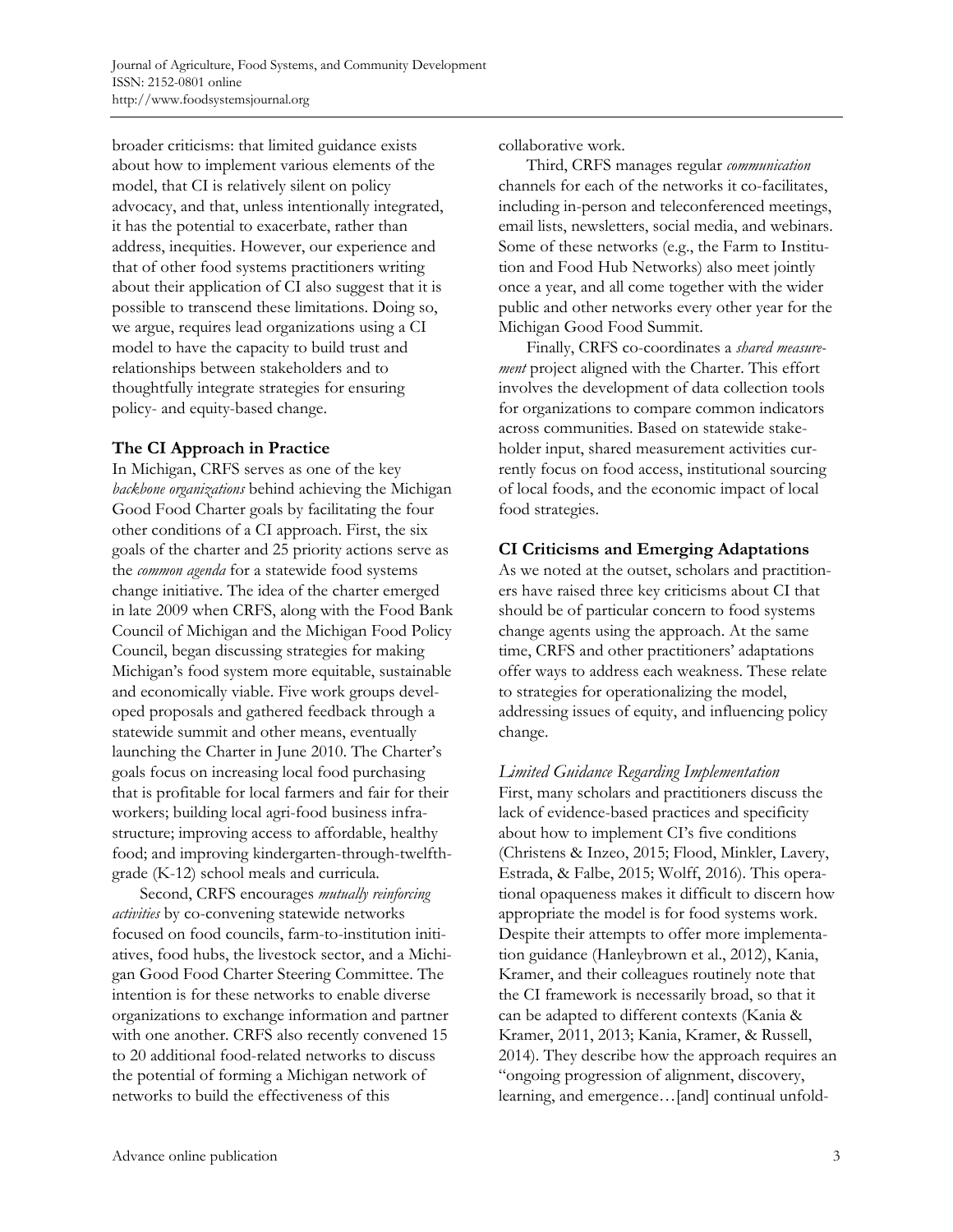ing of newly identified opportunities for greater impact, along with the setbacks that inevitably accompany any process of trial and error" (Kania & Kramer, 2013, p. 2).

 Paradoxically, rather than a complex, adaptive process, other scholars argue that the CI framework is sometimes presented as a recipe (Meter, 2014) or technocratic exercise (Connolly, 2011) that involves "the methodical structuring of relationships and activities to execute against [a preestablished] agenda" (Lanfer, Brandes, & Reinelt, 2013, p. 73). Pirog (Personal communication, August 15, 2016) has seen this happen when a foundation imported the expertise from one successful CI initiative to unsuccessfully apply the same approach to a second project related to local healthy food access in a different state. He argues that this effort was destined to fail, not because the foundation used the CI framework, but because it did not engage local partners' agency and selfdetermination—a basic tenant of any participatory initiative (Arnstein, 1969; Forester & Theckethil, 2009).

 The oversimplified, recipe approach to CI has not been the case in Michigan. As Kania and Kramer suggest, CRFS has routinely responded to Michigan's unique and dynamic institutional, economic, and social context. While it has not fully addressed concerns about CI's need for further evidence-based implementation guidance, CRFS's experience (similarly to other CI users) offers lessons about when to implement the five conditions, ways to structure communication, how to approach shared measurement, and whether to emphasize relationship-building and shared goals over collective actions.

## *When to implement the five conditions*

CI proponents maintain that initiatives may not attain positive outcomes if each of the five conditions of the model is not robust (HanleyBrown et al., 2012; Kania & Kramer, 2011). This does not mean that each element of the model must be implemented together or in a particular order (Kania & Kramer, 2013), but it does imply that project coordinators will have all of the conditions in mind during the initial planning process. We have found instead that many of these steps may

emerge unplanned. Organizing for the Michigan Good Food Charter began in 2009, well before CRFS staff began referring to their work as "Collective Impact" in 2012. They adopted the model a year after Pirog was hired as associate director of CRFS, as a result of his familiarity with the approach and his experience using CI in a previous position in Iowa. While CRFS staff knew more generally about social network and other theories of social change, they felt the five CI conditions offered them the clearest framework to guide their ongoing collaborative work. Their decision to adopt the model was also legitimized when the W.K. Kellogg Foundation spoke at a grantee meeting about its interest in CI in 2011. Similarly, when the Leopold Center for Sustainable Agriculture adopted a CI model in Iowa, staff believed CI offered a useful framework to *retroactively* explain the complex networks and communities of practice Leopold Center coordinators were already facilitating across Iowa's growing local food sector (Pirog & Bregendahl, 2012).

 These experiences suggest that other food systems practitioners may also discover that CI helps explain their complicated change effort. Alternatively, even if actors do not believe they can implement the full CI approach, they may eventually build the capacity to adopt the entire model. Food policy councils, for instance, implement (often unknowingly) elements of a CI model but usually operate without a clear backbone organization or shared measurement until they can secure funding and dedicated staff (Center for a Livable Future, 2015).

# *Ways to structure communication*

CRFS has also found that communication should be multifaceted, but may not need to be as "continuous" as CI texts suggest. Some of the original writings about CI described intensive, in-person communication. This was true of one program the CI model is based on that involved 15 education networks in the Cincinnati region. Each network met every two weeks for two years, which Kramer, Parkhurst, and Vaidyanathan (2009) believe contributed to "building trust and enabling learning that a shorter or less intensive process could not have achieved" (p. 20). In Michigan, however, such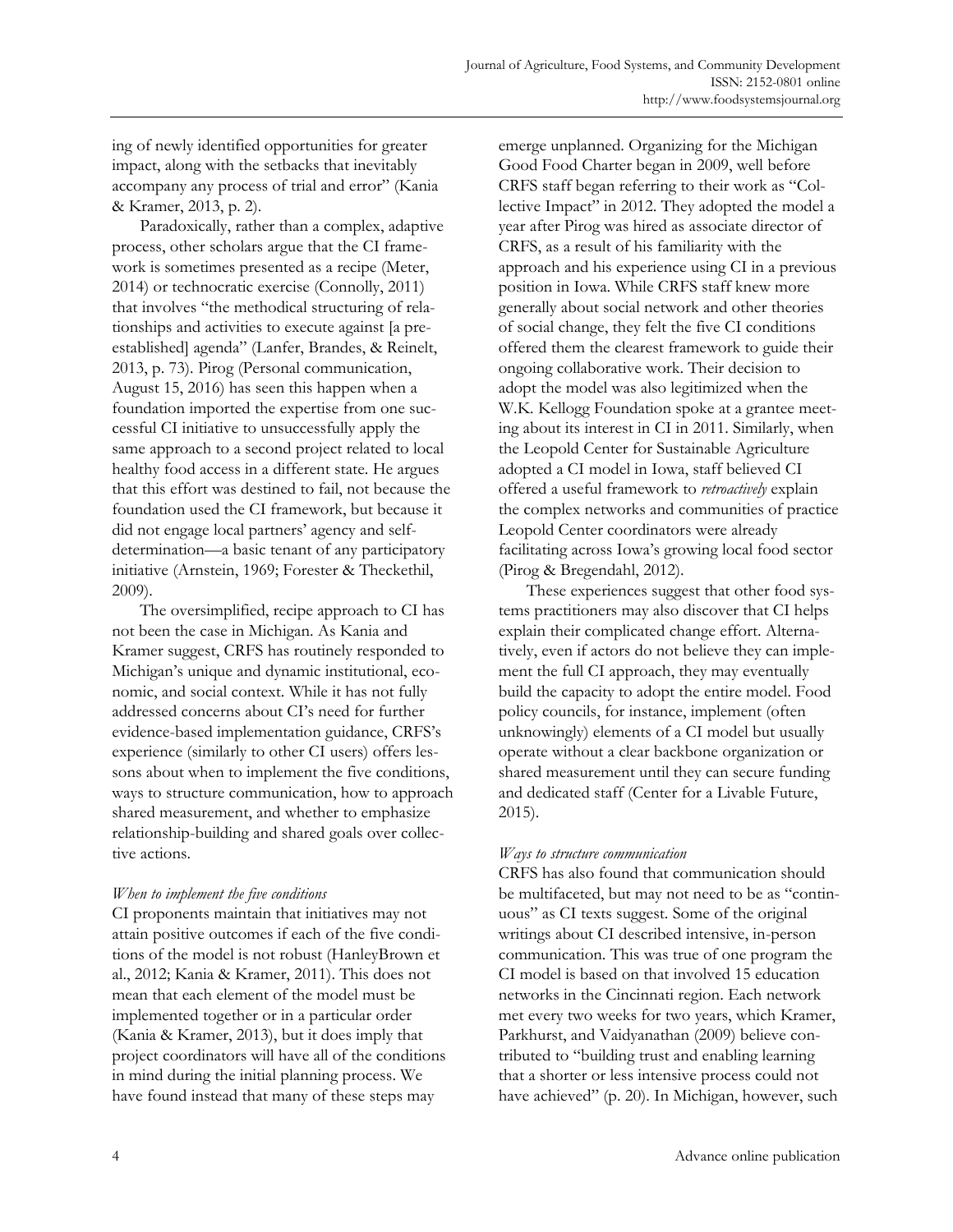frequent, face-to-face interaction would be impossible, since traveling across the state can take more than seven hours. Other regional food systems initiatives have also noted that they try to avoid tiring participants with "death by meetings" (Fink Shapiro et al., 2015, p. 7).

 Instead, CRFS relies on diverse forms of communication. Many of these are virtual, including one-way information flows (e.g., newsletters, websites, reports), but also interactive fora (e.g., email lists, webinars, conference calls). The Michigan Local Food Council Network, for instance, started hosting monthly calls that focus on topics members propose in advance (e.g., the Michigan House bill on urban agriculture), along with time to share experiences or ask questions. Coordinators have found that the open space, in particular, has encouraged cross-mentoring and immediate feedback about problems councils are facing. Most networks also host regional, in-person meetings three to four times a year. These meetings draw members of a network together—such as the Food Hub Network—and base activities on the chosen location (e.g., community-based tours, local speakers), while simultaneously encouraging an openness to innovations and new ideas through dedicated time for cross-state sharing and unstructured networking.

 CRFS staff and other stakeholders are also starting to act as boundary spanners—people who can look for opportunities for cooperation across networks. This is similar to the Appalachian Foodshed Project's efforts to establish "double links" (a concept from the dynamic governance model), people who can participate in more than one committee or network (Fink Shapiro et al., 2015). These ideas build on social capital theories about "bonding" and "bridging." Where bonding connects individuals with similar backgrounds across multiple settings and roles, bridging connects diverse actors to each other and others from outside the community, expanding the diversity of stakeholders involved in solving complex problems (Agranoff & McGuire, 2001; Flora & Flora, 2003; Lasker & Weiss, 2003). Other statewide and multistate food systems initiatives using a CI model also appear to be using a variety of virtual and in-person strategies to stay in touch

(Fink Shapiro et al., 2015). Taken together, this more eclectic communication approach is dynamic and multifaceted, allowing for overlapping strategies that offer multiple avenues for engaging in a CI endeavor.

### *How to approach shared measurement*

CI proponents also insist that all stakeholders engage in shared measurement (HanleyBrown et al., 2012; Kania & Kramer, 2013); however, the experience in Michigan has shown that the process of discussing measurement priorities can yield positive outcomes, even if some participating organizations never engage in shared data collection. One unforeseen challenge in Michigan has been the lack of capacity of community groups and nonprofits to participate in measurement activities, requiring a prior step to build data collection and analysis skills. Discussions about what to track and who will engage in data collection and analysis have also proven to be time intensive. On the other hand, CRFS staff have observed how discussions and trainings have exposed participants to new strategies for understanding the impact of their work and expanded relationships between organizations. For example, participants in a workshop on food system economic impacts had formed an average of 2.7 new partnerships with other organizations six months later (Hoey et al. 2016). Shared measurement discussions are also helping establish a norm of equitable data sharing; organizations are increasingly asking CRFS staff how they can best align with statewide efforts before engaging in their own data-collection efforts.

 CRFS's experience is also reflected in evaluation expert Cabaj's (2014) observations, who argues that shared measurement may not always be appropriate. He has seen CI groups' progress stall for years because they could not agree on common indicators to track., while he has also observed initiatives that have had considerable impact over many years despite having no shared measurement system in place. He has also seen CI projects suppress innovation because they focus only on actions that are measureable (Cabaj, 2014), as other studies of CI-based food systems initiatives have found (Hoey, Fink Shapiro, Gerber, & S. Savas, 2016).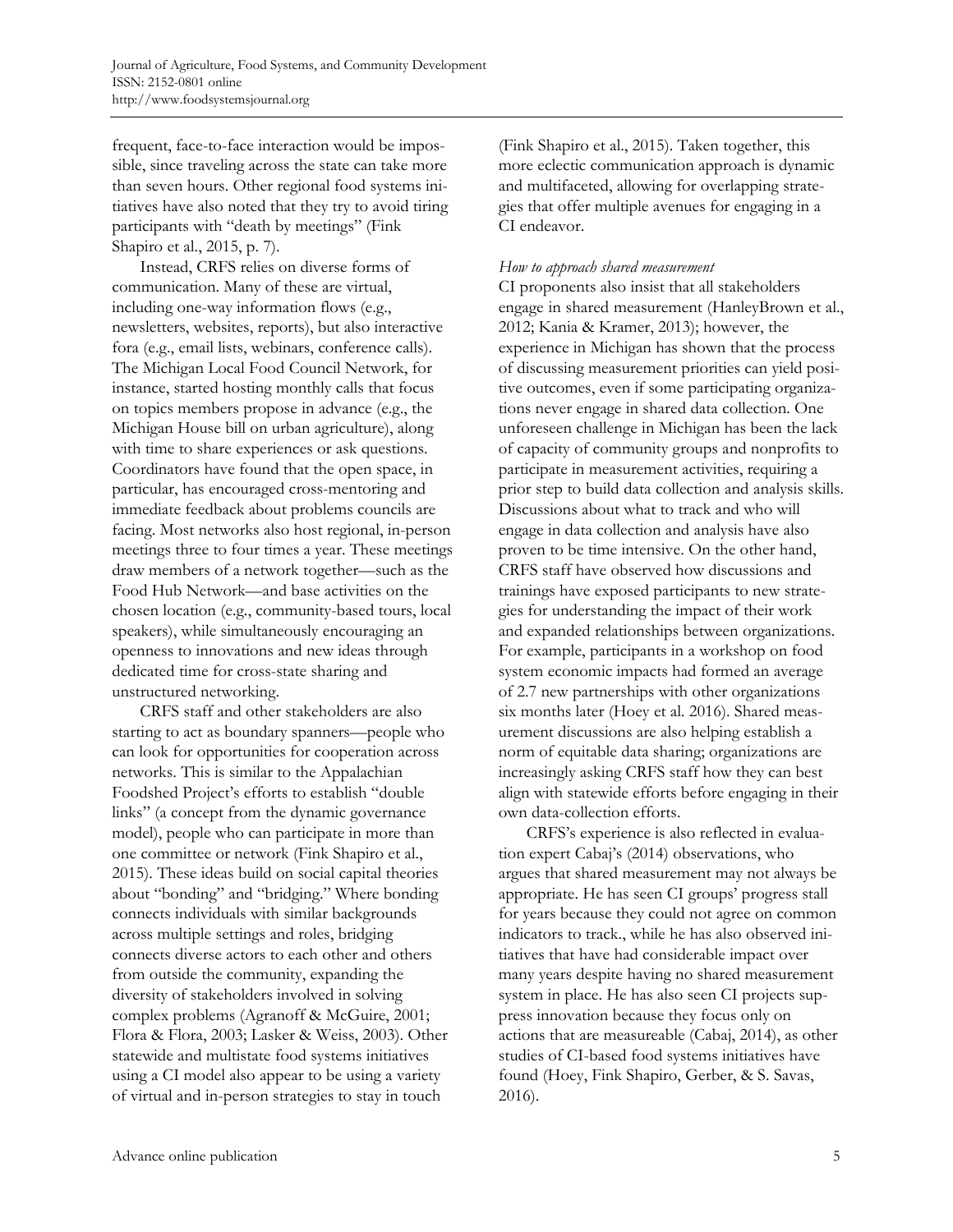# *Whether to emphasize relationship-building and shared goals over collective actions*

Similar to their experience with shared measurement, CRFS staff believe the *processes* involved in applying a CI model, especially relationshipbuilding and shared goal–setting, may be the most important aspect of the CI model. Extensive stakeholder engagement during the development of the Michigan Good Food Charter and through the networks has allowed diverse organizations to recognize their shared values and how their efforts fit into a broader vision, without requiring agreement upon specific actions each will take. This has allowed the partnerships to create a diverse array of place-based strategies and encouraged an iterative approach to framing the problems and solutions, avoiding the pitfall of universal solutions sometimes associated with CI (Arias & Brady, 2015; McAfee, Blackwell, & Bell, 2015; Wolff, 2016). For example, rather than impose a single model to increase local food purchasing, partnerships emerging2 out of the Farm to Institution Network are each customized to the sizes, types, and number of farmers in a certain location, the local food processing capacity, and the motivation and ability of hospitals, universities, and school districts to change purchasing practices (Thompson, Colasanti, & Matts, 2016).

 "Extensive social interaction" (Pirog & Bregendahl, 2012, p. 12), relationship-building, and trust have also been important to collaborative communities of practice in the Iowa food system, the Food Solutions New England initiative, and other regional food systems initiatives (Burke & Spiller, 2015; Fink Shapiro et al., 2015; Northeast Sustainable Agriculture Working Group, n.d.). Holley (2012) has similarly found that "complex reciprocity"—where participants help others without expecting reciprocation because they believe in the value of the network—is the tipping point at which collaborations are able to be more effective. Collaboration scholars have also found that network effects deepen as relationships and trust solidify (Ansell & Gash, 2008; Innes & Booher, 2000; Liberato, Brimblecombe, Ritchie, Ferguson,

& Coveney, 2011; Nowell, 2009; Vandeventer & Mandell, 2007). In more recent writings, Kania, Kramer, and Rusell (2014) have also observed that, "The health of relationships between organizations and individuals in the system is often the missing link in explaining why programs and interventions ultimately succeed or fail" (p. 31).

 Other research suggests that attempts to reach agreement on actions can sometimes be the downfall of collaborations. In one study, debates over strategy in a CI-style malnutrition program in Latin America caused lasting fissures in the nutrition coalition, even though stakeholders agreed on the overall goal (Hoey & Pelletier, 2011). One Food & Fitness collaborative applying a CI model also found that participating organizations agreed on the goal—to reduce obesity—yet had conflicting visions about how to mobilize community engagement to achieve their goal, which slowed their progress (Sands et al., 2014). Meter's (2014) account of CI efforts in Minnesota additionally shows how food systems initiatives that involve businesses may require them to differentiate themselves to compete for customers, intentionally reducing synergy and "mutually reinforcing activities," despite other ways they can still collaboratively build their sector (in this case, food co-ops).

# *Silence in Regard to Policy Advocacy*

A second major area where CI proponents have received criticism relates to a sense that the model stops at the programmatic level, while conspicuously avoiding the word "advocacy" or "policy." As others argue, this obfuscates the reason collaborations are often needed: the gradual downsizing of government since the 1980s and outsourcing of many public services to the private sector or nonprofits (Christens & Inzeo, 2015). Hanleybrown, Kania, and Kramer (2012) admit that the rapid adoption of CI approaches is likely due to the 2008 economic recession, which has forced communities and nonprofits to do even more with less funding. However, they downplay the possibility or importance of policy change, noting that "the appeal of CI may also be due to a broad disillusionment in the ability of governments around the world to take the lead to solve society's problems, causing people to look more closely at alternative

<sup>2</sup> See "Faces of the Network" for stories about example partnerships at http://www.cultivatemichigan.org/spotlight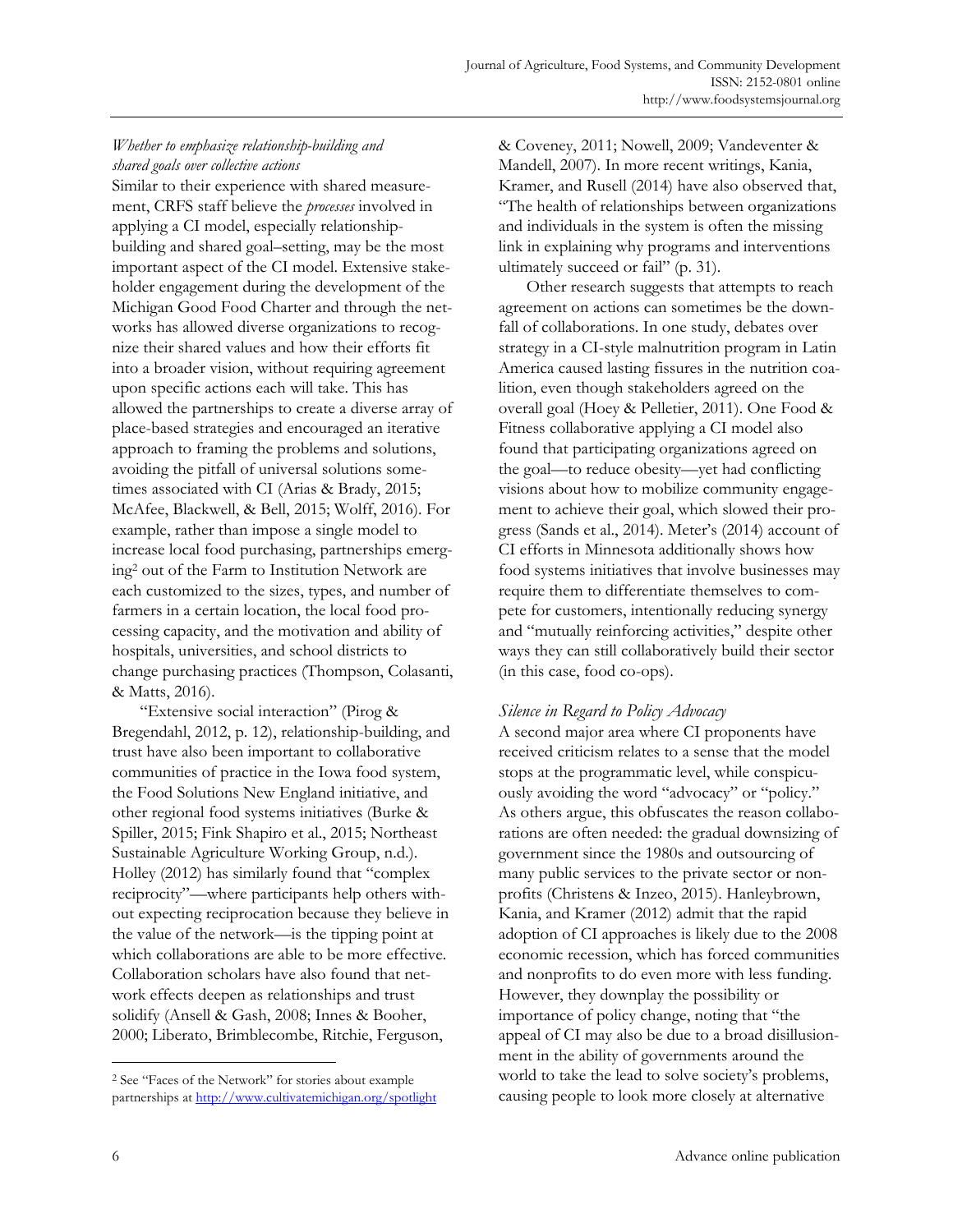models of change" (HanleyBrown, Kania, & Kramer, 2012, p. 2).

 A substantial amount of reform related to food systems in the U.S. and globally has been led by grassroots movements (e.g., Altieri & Toledo 2011), consumer demands (e.g., Conner, Montro, Montri, & Hamm, 2009), and private sector–led initiatives (e.g., Harris, Lott, Lakins, Bowden, & Kimmons, 2012), but equally important changes have also been led by, or achieved through, government reforms. This includes shifts in the U.S. farm bill and other national food policy agendas, as well as food labeling laws, bans against food marketing aimed at children, soda taxes, increased wages for food sector workers, and more (Bittman, Pollan, Salvador, & De Schutter, 2014; Popkin & Hawkes, 2016). As such, food systems scholars and practitioners are calling for even greater policy change (Allen, FitzSimmons, Goodman, & Warner, 2003; Clark, Sharp, & Dugan, 2015; Guthman, 2008; Imhoff, 2007; Jayaraman, 2015; Pothukuchi, 2009), while some specifically point out the policy gap in CI-based work, arguing that "without changing policies and systems, transformation at scale cannot be achieved" (McAfee et al., 2015, p. 6). The larger concern is that collaborative models like CI that shy away from policy change may further absolve government of its responsibility for creating and maintaining many of the health, economic, and environmental conditions that have caused food systems problems, either through problematic policies or a lack of progressive policy (Alkon & Mares, 2012).

In Michigan, the Good Food Charter was first developed with the goal of engaging state legislators in food systems issues. Yet, in CRFS's view, an attempt to appeal to a broad array of stakeholders and policymakers across party lines led to a pragmatic, market-led framing that focuses largely on the economic potential of local food, slowing policy advocacy work. Charter-inspired stakeholders, including CRFS, have had success in leveraging federal and state support for market-based initiatives, including a federal Healthy Food Financing Initiative award (Michigan Good Food Fund, n.d.) and state match funding for the 10 Cents a Meal Program, focused on local food purchasing in 16 school districts (Groundwork Center for Resilient

Communities, 2016). More extensive policy changes, however, have been less apparent as they have been, for instance, in the Iowa CI initiative. Unlike the Michigan Good Food Charter, the equivalent Iowa Food and Farm Plan emerged in 2010 after six years of intensive local food network-building led the Iowa legislature to pass an amendment mandating the development of "policy and funding recommendations for supporting and expanding local food systems" (Leopold Center for Sustainable Agriculture, 2011, p. 5).

 The Michigan Good Food Charter's slower policy traction, therefore, is likely due to it having been written by nongovernmental actors who were attempting to get the attention of policymakers, while in Iowa, policymakers asked for a plan to prescribe policy. Focusing on policy advocacy as a strategy for achieving the Charter goals also creates a tension with CRFS's efforts to build a "big tent" to draw together many people with different perspectives about a common issue (Gustaveson, 2012). CRFS's staff strengths and skills also lie in research, education, and outreach, as opposed to political organizing, while being employees of a public university can also constrain direct policy action. That said, food councils are spreading across Michigan, and it is the intent of CRFS to build their capacity to inform policy change. Furthermore, the slow uptake of and gaps in food policy advocacy is not unique to Michigan; knowledge about how to mainstream food systems issues in policy agendas is generally lacking (Pelletier et al., 2012; Raja, Picard, Baek, & Delgado, 2014).

## *Potential Unintended Impact on Inequities*

The final, major criticism of the CI model is that advocates have largely failed to encourage an analysis of or strategies for addressing entrenched power and inequity, as community development and other social change models have long emphasized (Arias & Brady, 2015; Christens & Inzeo, 2015; Flood et al., 2015; LeChasseur, 2016; Williams & Marxer, 2014; Wolff, 2016). Rather, CI solutions are often discussed as universal, population-level goals without recognizing that different parts of the community may need customized engagement strategies and interventions (Arias & Brady, 2015; LeChasseur, 2016; McAfee et al., 2015; Wolff,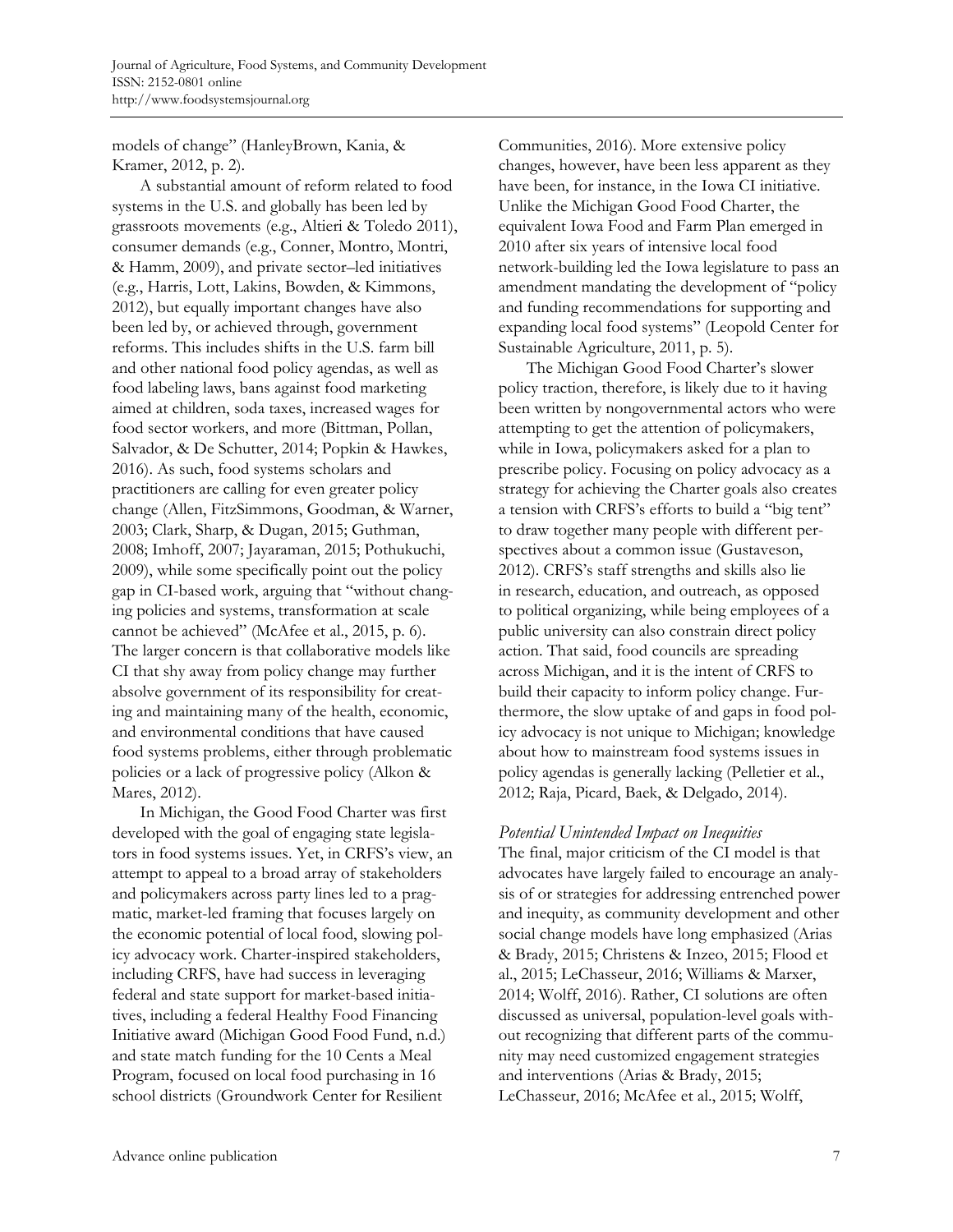2016). Kania and Kramer (2015) have begun to acknowledge that issues of equity are a blind spot in their earlier writing. They and other scholars (McAfee et al., 2015; Wolff, 2016) have suggested that a focus on equity requires CI practitioners to disaggregate data—by race, income, gender, etc. to ask how different parts of the community are affected by an issue, as well as ongoing analysis about what strategies are most effective for whom. Disaggregated analysis, however, does not go far enough.

 If food systems change agents choose to use a CI model without recognizing that it lacks a robust equity lens, we argue that they could reinforce the existing class, race, and gender inequities associated with nutrition security and food access, wages and working conditions in food industries, land ownership, and more3 (Giancatarino & Noor 2014; Guel, Henderson, Pirog, Kelly, & Wimberg, 2017; Horst, 2017; Jayaraman, 2015; Reynolds & Cohen, 2016; White, 2011). Food justice scholars are increasingly advocating for decision-makers to confront historical traumas tied to current food system inequities (e.g., the displacement of native people from land, histories of segregation), to pursue progressive ameliorative actions (e.g., member-owned food stores, sanctuary restaurants, etc.), and to ensure more democratic representation and communicative food system planning (Horst 2017; Cadieux & Slocum, 2015; Tareen, 2017).

 CI, as it is currently promoted and interpreted, does not adequately incorporate this type of equity lens, for several reasons. First, CI may demand too much of the backbone organization(s), which can begin to make decisions for other partners and unintentionally create a top-down initiative (Wolff, 2016). Second, as in any new trend in philanthropy, a focus on CI could shift funding toward large, well-coordinated entities that have the capacity to serve as backbone organizations and away from smaller, community-based nonprofits that might not be able to serve such a role. Third, because the

model focuses on coordinating "CEO-level crosssector leaders" (Hanleybrown et al., 2012), such as directors of nonprofits, government agencies, and private-sector companies, it implies that the power of change rests with organizations rather than individuals, especially marginalized groups most affected by an issue (LeChasseur, 2016; Wolff, 2016). Even if organizations involved with a CI initiative work closely with communities, this could reinforce existing hierarchies of power, as most public officials and executive leaders of formal organizations are still primarily white, male and middle-class (LeChasseur, 2016).

 Finally, the CI model fails to address how to handle power relations and conflict that can arise in change efforts that involve diverse community members. Particularly in food systems work, corporate-led approaches to solving food systems problems clash regularly with the social justice and food sovereignty tenents of community-based groups (Agyeman & McEntee, 2014; Anada, 2011; Giorda, 2012; Jaffee & Howard, 2010), complicating efforts that attempt to bring multiple stakeholders together when power differences are so stark. Post-political and other participatory planning scholars show how more powerful actors can co-opt collaborative decision-making processes to protect and legitimize their own interests (Arnstein, 1969; Roy, 2015; Susskind & Cruikshank, 2006). This can occur when power inequities and conflicts are bracketed out of collaborations, either by overlooking marginalized groups or by avoiding conflictive topics in order to reach an agreement (Roy, 2015). Even intentional efforts to balance multiple perspectives, Kaza (2006) argues, can lead to a "tyranny of the median" (p. 255), when groups settle on a decision where all agree, rather than equitybased, progressive action.

 McAfee et al. (2015) argue that CI backbone organizations ultimately must have a "point of view" (p. 8) if they care about fairness and inclusion, compared to some CI texts that suggest the need to be "neutral" (O'Brien, Littlefield, & Goddard-Truitt, 2013, p. 26). Collaboration scholars suggest that CI can be successful if backbone organizations can create spaces where genuine, open dialogue occurs and if they allow for "radical criticism, dissensus and disagreement" (Roy, 2015,

<sup>3</sup> Also see articles included in the *Journal of Agriculture, Food Systems, and Community Development* issue devoted to commentaries on race and ethnicity in food systems work at [https://www.foodsystemsjournal.org/index.php/fsj/issue/](https://www.foodsystemsjournal.org/index.php/fsj/issue/view/21)  view/21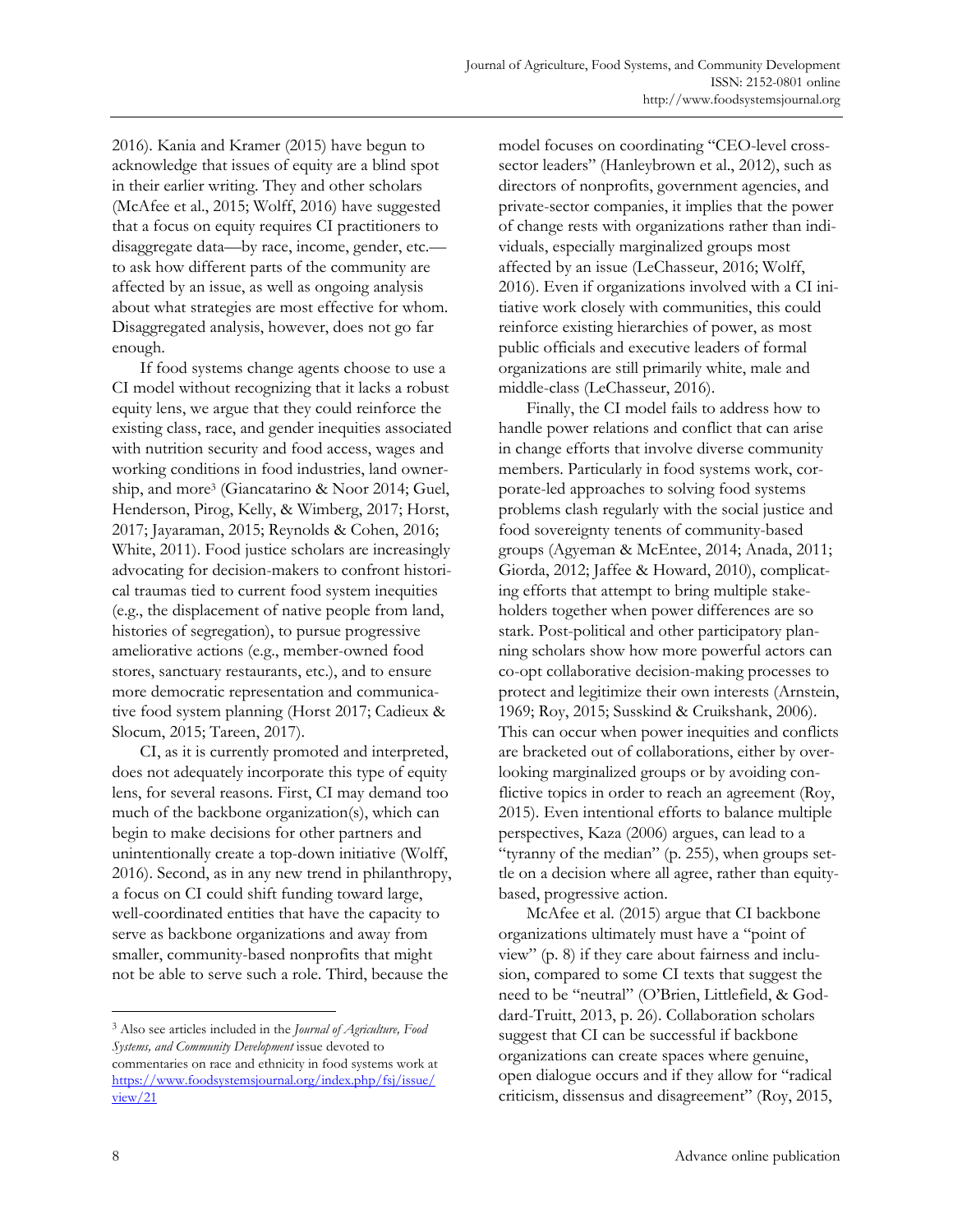p. 67). Forester (2009) also describes how an "activist mediator" can structure more inclusive dialogue, debate, and negotiated action plans even under the most divisive circumstances by doing things like incorporating sufficient time for colearning (e.g., time for personal histories, unstructured social events, search conferences, study groups) and establishing "ground rules" that are culturally sensitive (p. 5).

 CI scholars have also argued that backbone organizations must not allow themselves to become the lead, but need the skills and humility to develop "coalition leadership" with communities, in pursuit of democratic governance (Wolff, 2016). Lead organizations must also have credibility with communities most affected by inequity and staff reflecting those communities, which are lessons being echoed in food systems work more generally (Horst, 2017; Pirog, Koch, & Guel, 2015; Tarng, 2015). Scholars additionally suggest that integrating grassroots organizing into CI efforts may require training and support to build the "collaborative capacity" of both the backbone organization and community residents. This can include guaranteeing that the benefits of participating outweigh the costs for all stakeholders, teaching skills in negotiation and conflict resolution, understanding stakeholders' beliefs and assumptions about the problem, and building a strong sense of personal efficacy to be a part of the collaborative effort (Foster-Fishman, Berkowitz, Lounsbury, Jacobson & Allen, 2001; Kirk & Shutte, 2004; Lasker & Weiss, 2003; Liberato et al., 2011; Nowell, 2009).

 Reflective of these strategies, Food Systems New England has actively integrated a focus on equity in its CI work through trainings on racial equity, the formation of a Racial Equity and Food Justice working group, and an ambassador program that attracts other organizations committed to equity goals (Burke & Spiller, 2015). The Michigan Good Food Charter already incorporated equity as one of the core values before CRFS started to apply a CI model. CRFS has also integrated racial equity across all strands of its work in recent years, including its new strategic plan. Among other things, this has included support of a racial equity work group started by the Michigan Good Food Steering Committee, the formation of a racial

equity committee within CRFS, two years of racial equity trainings for CRFS staff and partners, an examination of internal hiring practices, and regular updates of its annotated bibliography on structural racism in the U.S. food system (Guel et al., 2017). CRFS also actively engages community-based groups, uses collaborative approaches to manage networks, and has begun asking applicants for seed grants to incorporate plans for diversifying their membership. Finally, disaggregated data CRFS has begun collecting should determine if any demographic groups are underrepresented in Charter networks.

 Despite the progress CRFS has made applying an equity lens, staff acknowledge that this is still a work in progress. They continue to struggle with increasing the diversity of their own staff; understanding their appropriate role in advancing racial equity in food systems, given the many highly respected and long-standing racial equity organizations both in Michigan and nationally; navigating how directly to focus on racial equity while maintaining their core identity as a food systems organization; mediating power differences that might exist in some food system networks; and determining whether to and how they can engage directly in grassroots organizing. Many of these questions are being debated by other food systems organizations as well (Horst, 2017; Pirog, Koch & Guel, 2015; Tarng, 2015), including CI-specific food initiatives (Sands et al., 2014). (See Table 1 for a summary of CRFS's application and adaptation of CI. )

## **Conclusion**

Despite CI's shortcomings, CRFS still promotes its use for addressing food systems problems, with caveats. Based on emerging criticism and our own experience, we argue that if CI is interpreted narrowly, it would likely work best (a) with stakeholders who have major economic or decision-making power (e.g., foundations, major nonprofits, the business elite), time to stay in frequent communication, and the capacity to collect shared measurement data, and (b) if the problem of focus is technical, does not disproportionately affect resourcepoor or historically marginalized communities, and can be largely solved outside of government. In most cases, however, the very nature of food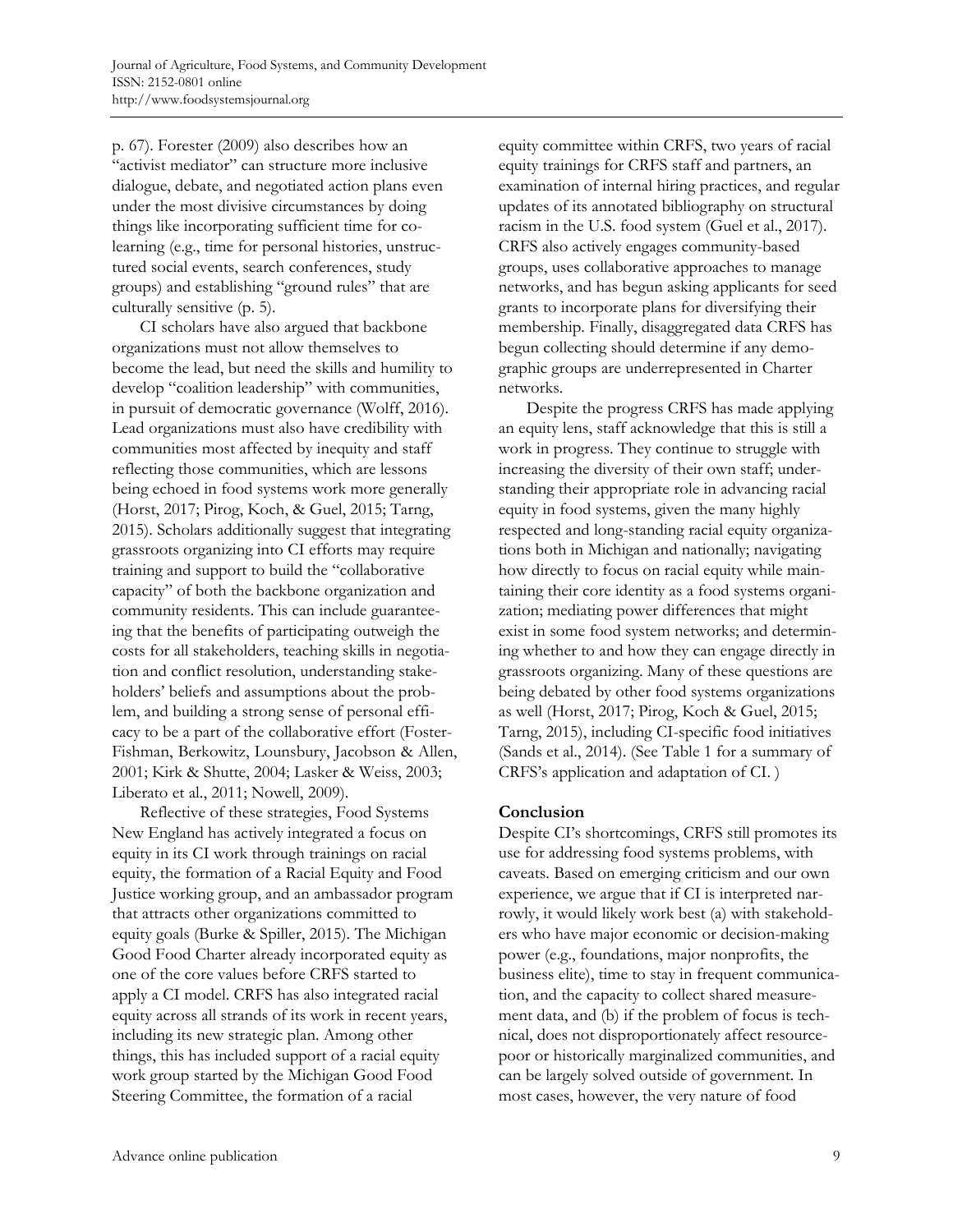| <b>CI Condition</b>                       | <b>Broad CRFS Application</b>                                                                                                                                                            | <b>CRFS Adaptation</b>                                                                                                                                                                                                                                                                                                                                          |
|-------------------------------------------|------------------------------------------------------------------------------------------------------------------------------------------------------------------------------------------|-----------------------------------------------------------------------------------------------------------------------------------------------------------------------------------------------------------------------------------------------------------------------------------------------------------------------------------------------------------------|
|                                           | Backbone organization CRFS co-convenes Charter-focused<br>networks, facilitates communication<br>across networks, and leads shared<br>measurement activities.                            | CRFS has integrated the four conditions below when<br>they were appropriate, without necessarily having<br>planned to incorporate CI or various components from<br>the beginning.                                                                                                                                                                               |
| Common agenda                             | CRFS helped gather cross-state<br>stakeholder input to develop six goals<br>and 25 priority actions outlined in the<br>Michigan Good Food Charter.                                       | The Charter already included an equity lens that CRFS<br>has increasingly incorporated into its CI-based Charter<br>work. CRFS is interested in adding more of a policy<br>focus, but given CRFS's convening role, staff may need<br>to build the capacity or rely on other partners to carry<br>out policy advocacy, such as local food policy councils.       |
| <b>Mutually reinforcing</b><br>activities | CRFS co-convenes networks on food<br>councils, farm-to-institution, food hubs,<br>and the livestock sector to create<br>opportunities for mutually reinforcing<br>activities to develop. | Rather than trying to define state- or network-wide<br>collective actions, CRFS focuses largely on relationship-<br>building, which encourages place-based partnerships<br>to emerge and "boundary spanners" who look for<br>cooperation opportunities across networks.                                                                                         |
| <b>Continuous</b><br>communication        | CRFS facilitates regional in-person<br>meetings, teleconferencing, email lists,<br>social media, newsletters, and webinars.                                                              | CRFS ensures communication is dynamic and<br>multifaceted, but not necessarily as frequent or in-<br>person as CI often assumes is necessary.                                                                                                                                                                                                                   |
| <b>Shared measurement</b>                 | CRFS is developing tools to measure<br>food access, institutional sourcing of<br>local foods, and the economic impact of<br>local food strategies.                                       | Additional time has been necessary to develop CI<br>partners' shared measurement capacity. Discussions of<br>measurement priorities, even if some participating<br>organizations never engage in shared data collection,<br>has still built partner capacity in other ways, increased<br>interest in equitable data sharing, and helped build<br>relationships. |

#### Table 1. Summary of CRFS Application and Adaptation of Collective Impact (CI)

*systems* problems will likely have equity and policy implications and will require the perspectives of many actors who do not have the time or resources to engage in a highly intensive problem-solving process as the ideal CI model presumes. Yet, as our experience and that of other CI practitioners show, the flexibility of the CI model allows users to adapt the approach to these types of situations, but only if lead organizations have the capacity to build trust and relationships between stakeholders and if they can thoughtfully integrate strategies to ensure policy- and equity-based change. Funders who are often behind the spread of CI use should require and build the capacity of CI users to incorporate these currently underemphasized adaptations of the model (LeChasseur, 2016).

As the nascent academic research<sup>4</sup> on CI builds (Flood et al., 2015; LeChasseur, 2016), more

evidence is needed to determine whether the types of adaptations we discuss are necessary in most food systems initiatives, and more generally, when and where the CI model is best applied. Such evidence could ameliorate potential misuse of the model (Christens et al., 2015; Wolff, 2016). An evaluation guide available for CI practitioners (Preskill, Parkhurst, & Juster, 2014) can help gather feedback on whether, how, and why a CI initiative is making progress and can document the complex change process an intervention undergoes. Research is also needed to understand why CI has become so popular, whether CI is more effective than other collaboration models (e.g., deliberative planning, networked governance, rural wealth creation) (Flora & Flora, 2003; Forester, 2009; Castelloe, Watson, & Allen, 2011) and whether the five CI conditions, and variations for implementing them, are critical to making progress. In particular, critics cite that CI proponents fail to build upon decades of findings from research that could offer insights about how to approach coalition formation, multisector collaboration, agenda

<sup>4</sup> Also see a recent grant awarded by the W.K. Kellogg Foundation in December 2016 for research on CI at [https://www.wkkf.org/grants/grant/2017/01/collective](https://www.wkkf.org/grants/grant/2017/01/collective-impact-fieldwide-research-study-p3036146)impact-fieldwide-research-study-p3036146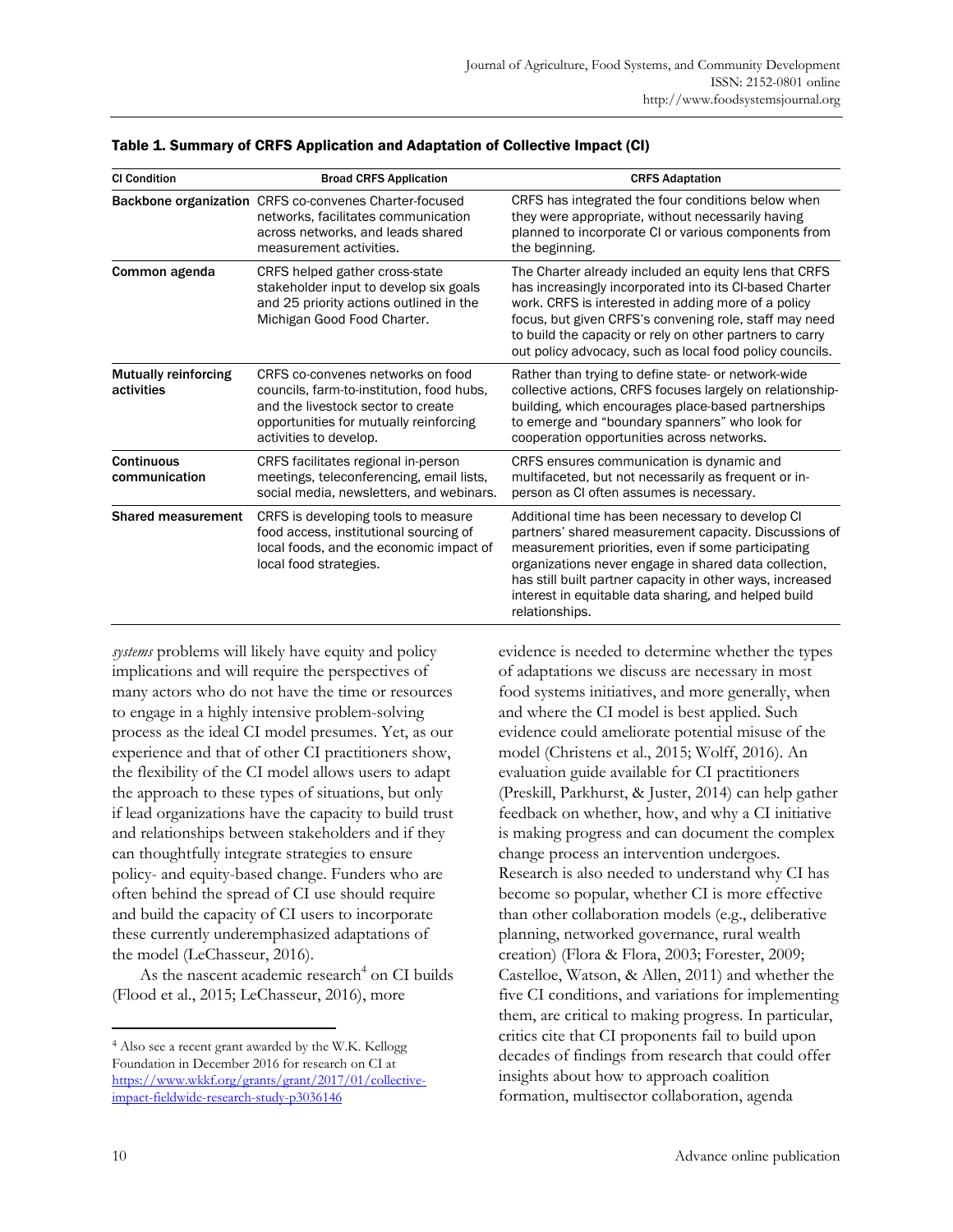setting, participatory planning, conflict mediation, and other strategies inherent to carrying out CI (e.g., Christens & Inzeo, 2015; Forester, 1997, 2009; Innes & Booher, 2004; Kegler, Rigler, & Honeycutt, 2010; Potapchuk, 1999; Susskind & Cruikshank, 2006). Such questions are especially important for change processes like those that confront most food systems problems, where issues of power, policy change, and equity must be addressed to achieve more durable and large-scale change.

## **Acknowledgements**

We would like to thank staff from the Center for Regional Food Systems and University of Michigan Good Food Charter Phase II evaluation team for thei[r contribution to ongoing conversations abou](https://doi.org/10.1093/oxfordjournals.jpart.a003504)t our use of Collective Impact (CI), including Liz Genzler, Noel Bielaczyc, Judith Berry, Colleen Matts, Nicholas McCann, Sue Ann Savas, Leah Gerber, Stephanie Williams, and Andrew Jones. The evaluation team's advisory group also helped us reflect on CI and theories of change, including Barbara Israel, Jennifer Blesh, Rebecca Jablonski, and John Seeley. Finally, thanks goes to the journal editor and blind reviewers for their useful suggestions.

## **References**

- Agranoff, R. & McGuire, M. (2001). Big questions in public network management research. *Journal of Public Administration Research and Theory, 11*(3), 295– [326. https://doi.org/10.1093/oxfordjournals.](https://doi.org/10.1093/oxfordjournals.jpart.a003504)  jpart.a003504
- Agyeman, J., & McEntee, J. (2014). Moving the field of food justice forward through the lens of urban political ecology. *Geography Compass, 8*(3), 211–220. http://dx.doi.org/10.1111/gec3.12122
- Alkon, A. H., & Mares, T. M. (2012). Food sovereignty in US food movements: Radical visions and neoliberal constraints. *Agriculture and Human Values, 29*(3), 347–359.

http://dx.doi.org/10.1007/s10460-012-9356-z

Allen, P., FitzSimmons, M., Goodman, M., & Warner, K. (2003). Shifting plates in the agrifood landscape: The tectonics of alternative agrifood initiatives in California. *Journal of Rural Studies, 19*(1), 61–75. [https://doi.org/10.1016/S0743-0167\(02\)00047-5](https://doi.org/10.1016/S0743-0167(02)00047-5) 

Altieri, M. A., & Toledo, V. M. (2011). The agroecological revolution in Latin America: Rescuing nature, ensuring food sovereignty and empowering peasants. *The Journal of Peasant Studies, 38*(3), 587–612.

http://dx.doi.org/10.1080/03066150.2011.582947

- Anada, R. (2011, September 18). Will Allen's Growing Power gets a million from slaver Wal-Mart [Blog [post\]. Retrieved from https://foodfreedom.word](https://foodfreedom.wordpress.com/2011/09/18/will-allen-walmart-greenwash/)  press.com/2011/09/18/will-allen-walmartgreenwash/
- Ansell, C., & Gash, A. (2008). Collaborative governance in theory and practice. *Journal of Public Administration Research and Theory, 18*(4), 543–571. http://dx.doi.org/10.1093/jopart/mum032
- Aragón, T. J., & Garcia, B. A. (2015). Designing a learning health organization for collective impact. *Journal of Public Health Management and Practice, 21*(Suppl. 1), S24–S33. https://www.ncbi.nlm.nih.gov/pubmed/25423053
- Arias, J. S., & Brady, S. (2015, April 15). 3 steps for advancing equity through Collective Impact [Blog post]. Retrieved from the Collective Impact Forum website: https://collectiveimpactforum.org/ [blogs/11421/3-steps-advancing-equity-through](https://collectiveimpactforum.org/blogs/11421/3-steps-advancing-equity-through-collective-impact)collective-impact
- Arnstein, S. R. (1969). A ladder of citizen participation. *Journal of the American Institute of Planners, 35*(4), 216–224.

http://dx.doi.org/10.1080/01944366908977225

Aspen Institute, The. (2013, June 28). *Aspen Institute funds opportunity youth grants in 21 US communities* [Press release]. Retrieved from https://aspencommunitysolutions.org/aspeninstitute-funds-opportunity-youth-grants-in-21-uscommunities-press-release/

- Bittman, M., Pollan, M., Salvador, R., & De Schutter, O. (2014, November 7). How a national food policy could save millions of American lives. *Washington Post*. Retrieved from https://www.washingtonpost.com
- Burke, J. D., & Spiller, K. A. (2015). Food Solutions New England: Racial equity, food justice, and food system transformation. *Journal of Agriculture, Food Systems, and Community Development, 5*(4), 165–171. http://dx.doi.org/10.5304/jafscd.2015.054.027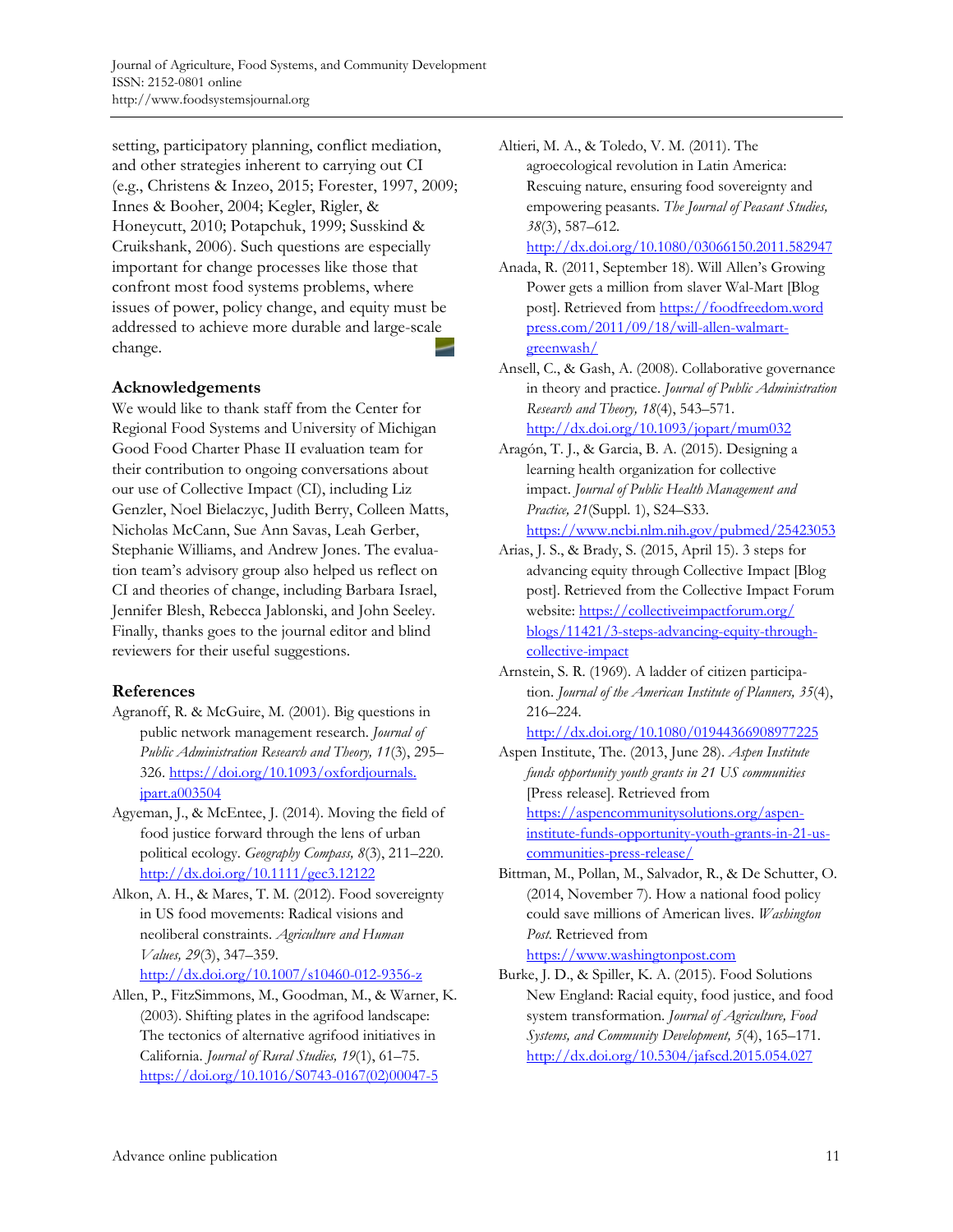- Cabaj, M. (2014). Evaluating Collective Impact: Five simple rules. *The Philanthropist, 26*(1), 109–124. Retrieved from https://collectiveimpactforum.org/
- Cadieux, K. V., & Slocum, R. (2015). What does it mean to *do* food justice? *Journal of Political Ecology, 22,* 1–26. http://jpe.library.arizona.edu/
- Castelloe, P., Watson, T., & Allen, K. (2011). *Rural networks for wealth creation: Impacts and lessons learned from US communities.* Asheville, North Carolina: Rural Support Partners. Retrieved from http://www.ruralsupportpartners.com/networkdevelopment.php
- Center for a Livable Future. (2015). *Food policy councils in North America: 2015 trends* [PowerPoint presentation]*.* Retrieved from http://www.foodpolicynetworks.org/food-policyresources/?resource=834
- Christens, B. D., & Inzeo, P. T. (2015). Widening the view: Situating Collective Impact among frameworks for community-led change. *Community Development, 46*(4), 420–435.

http://dx.doi.org/10.1080/15575330.2015.1061680

- Clark, J. K., Sharp, J. S., & Dugan, K. L. (2015). The agrifood system policy agenda and research domain. *Journal of Rural Studies, 42,* 112–122. http://dx.doi.org/10.1016/j.jrurstud.2015.10.004
- Conner, D. S., Montro, A. D., Montri, D. N., & Hamm, M. W. (2009). Consumer demand for local produce at extended season farmers' markets: Guiding farmer marketing strategies. *Renewable Agriculture and Food Systems, 24*(4), 251–259. http://dx.doi.org/10.1017/S1742170509990044
- Connolly, P. M. (2011). The best of the humanistic and technocratic: Why the most effective work in philanthropy requires a balance. *The Foundation Review, 3*[\(1\), Article 11. http://dx.doi.org/10.4087/](http://dx.doi.org/10.4087/FOUNDATIONREVIEW-D-10-00039) FOUNDATIONREVIEW-D-10-00039
- Creswell, J. W. (2013). *Research design: Qualitative, quantitative, and mixed methods approaches* (4th Ed.). Thousand Oaks, California: SAGE.
- Easterling, D. (2013). Getting to Collective Impact: How funders can contribute over the life course of the work. *The Foundation Review, 5*(2), Article 7. http://dx.doi.org/10.9707/1944-5660.1157
- Fink Shapiro, L., Hoey, L., Colasanti, K., & Savas, S. A. (2015). *You can't rush the process: Collective Impact models of food systems change.* East Lansing: Michigan State University Center for Regional Food Systems.

Retrieved from http://foodsystems.msu.edu/ resources/collective\_impact\_models\_of\_food systems\_change

- Flood, J., Minkler, M., Lavery, S. H., Estrada, J., & Falbe, J. (2015). The Collective Impact model and its potential for health promotion: Overview and case study of a healthy retail initiative in San Francisco. *Health Education & Behavior*, 42(5), 654– 668. https://doi.org/10.1177/1090198115577372
- Flora, C. B., & Flora J. L. (2003). *Rural communities: Legacy and change* (2nd Ed.)*.* Boulder, Colorado: Westview.
- Forester, J. (1997). Beyond dialogue to transformative learning: How deliberative rituals encourage political judgment in community planning processes. In D. Borri, A. Khakee, & C. Lacirignola (Eds.), *Evaluating Theory-Practice and Urban-Rural Interplay in Planning* (pp. 81–103). Dordrecht, Netherlands: Springer-Science and Business Media. https://doi.org/10.1007/978-94-011-5462-8\_7
- Forester, J. (2009). *Dealing with differences: Dramas of mediating public disputes*. Oxford, UK: Oxford University.
- Forester, J., & Theckethil, R. K. (2009). Rethinking risk management policies: From "participation" to processes of dialogue, debate, and negotiation. In U. F. Paleo (Ed.), *Building Safer Communities: Risk Governance, Spatial Planning and Responses to Natural Hazards* (pp. 34-43). Amsterdam, Netherlands: IOS.
- Foster-Fishman, P. G., Berkowitz, S. L., Lounsbury, D. W., Jacobson, S., & Allen, N. A. (2001). Building collaborative capacity in community coalitions: A review and integrative framework. *American Journal of Community Psychology*, *29*(2), 241–261. http://dx.doi.org/10.1023/A:1010378613583
- Giancatarino, A., & Noor, S. (2014). *Building the case for racial equity in the food system*. Retrieved from the Center for Social Inclusion website: https://www.centerforsocialinclusion.org/buildingthe-case-for-racial-equity-in-the-food-system/
- Giorda, E. (2012). Farming in Motown: Competing narratives for urban development and urban agriculture in Detroit. In Viljoen, A. and J. Wiskerke (Eds). *Sustainable food planning: Evolving theory and practice* (pp. 271-282)*.* Wageningen, Netherlands: Wageningen Academic Publishers. https://doi.org/10.3920/978-90-8686-187-3\_23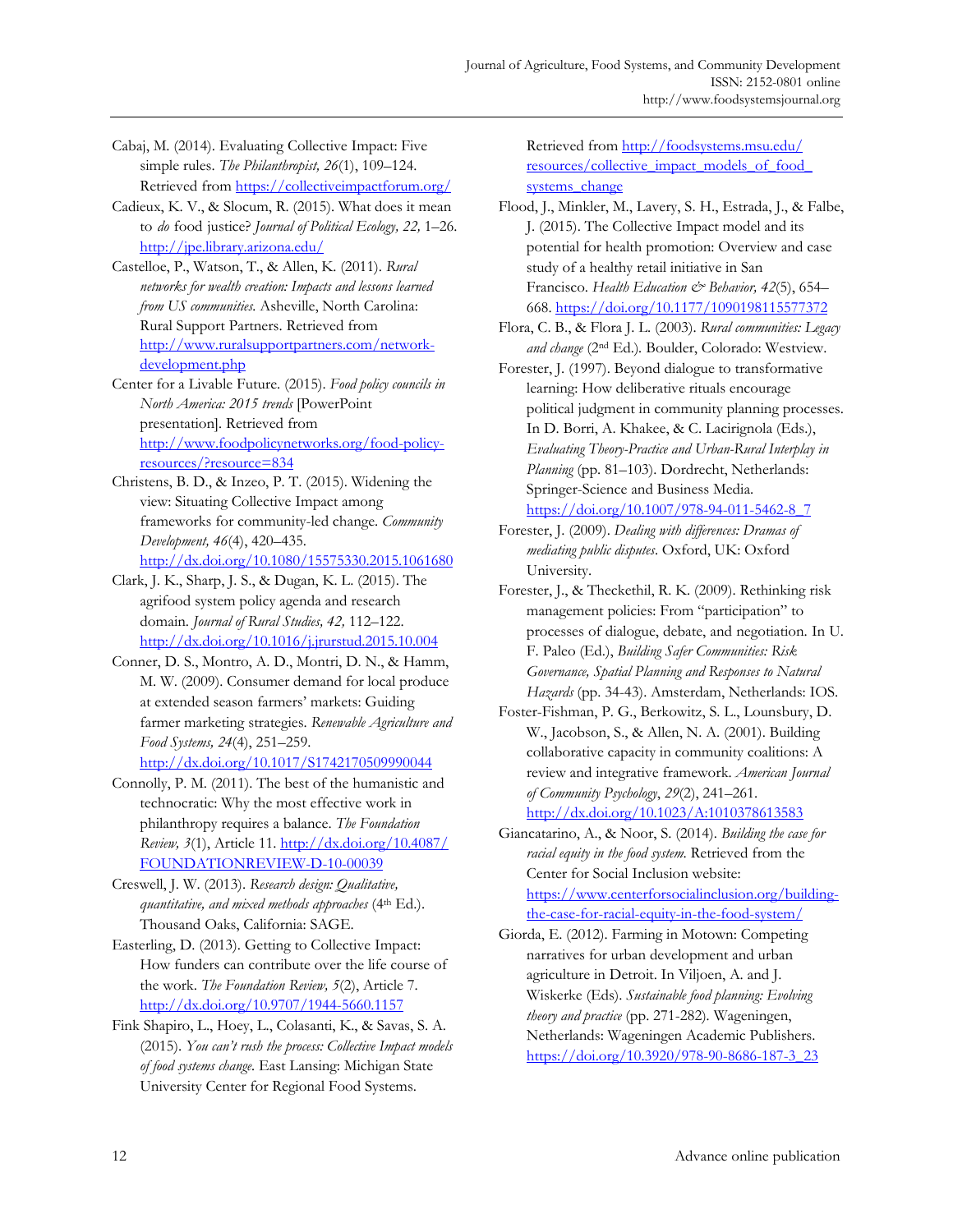- Groundwork Center for Resilient Communities. (2016). *10 cents a meal for school kids & farms: State pilot project overview.* Traverse City, Michigan: Author. Retrieved [from http://www.groundworkcenter.org/projects/](http://www.groundworkcenter.org/projects/farm-to-school/10-cents-a-meal.html)  farm-to-school/10-cents-a-meal.html
- Guel, A., Henderson, J., Pirog, R., Kelly, R. & Wimberg, T. (2017). *An annotated bibliography on structural racism present in the U.S. food system* (4<sup>th</sup> Ed.). East Lansing: Michigan State University Center for Regional Food Systems. Retrieved from http://foodsystems. [msu.edu/resources/structural\\_racism\\_in\\_us\\_food\\_](http://foodsystems.msu.edu/resources/structural_racism_in_us_food_system) system
- Gustaveson, L. (2012, November 14). Creating 'the big tent'—Collaboration key to ending homelessness [Blog post]. Retrieved from the Impatient [Optimists website: http://www.impatientoptimists.](http://www.impatientoptimists.org/Posts/2012/11/Creating-The-Big-Tent--Collaboration-Key-to-Ending-Homelessness) org/Posts/2012/11/Creating-The-Big-Tent-- Collaboration-Key-to-Ending-Homelessness
- Guthman, J. (2008). Neoliberalism and the making of food politics in California. *Geoforum, 39*(3), 1171– 1183.

http://dx.doi.org/10.1016/j.geoforum.2006.09.002

Hamm, M. W. (2009). Principles for framing a healthy food system. *Journal of Hunger and Environmental Nutrition, 4*(3–4): 241–250. https://doi.org/10.1080/19320240903321219

- Hanleybrown, F., Kania, J., & Kramer, M. (2012, January 26). Channeling change: Making Collective Impact work. *Stanford Social Innovation Review*. https://ssir.org
- Harris, D., Lott, M., Lakins, V., Bowden, B., & J. Kimmons. (2012). Farm to institution: Creating access to healthy local and regional foods. *Advances in Nutrition, 3,* 343–349. http://dx.doi.org/10.3945/an.111.001677
- Hoey, L., Fink Shapiro, L.. Gerber, L., & Savas, S. (2016). *MSU Center for Regional Food Systems, Michigan Good Food Charter II Project, Year III Evaluation Report*. Ann Arbor: University of Michigan.

Hoey, L., & Pelletier, D. L. (2011). Bolivia's multisectoral Zero Malnutrition Program: Insights on commitment, collaboration, and capacities. *Food and Nutrition Bulletin, 32*(2, Suppl. 2), S70–S81. http://dx.doi.org/10.1177/15648265110322S204 Holley, J. (2012). *Network weaver handbook: A guide to transformational networks*. Network Weaver Publishing. Available from http://www.networkweaver.com/

Horst, M. (2017). Food justice and municipal government in the USA. *Planning Theory & Practice,*  *18*(1), 51–70.

http://dx.doi.org/10.1080/14649357.2016.1270351

- Imhoff, D. (2007). *Food fight: The citizen's guide to a food and farm bill.* Healdsburg, California: Watershed.
- Innes, J. E., & Booher, D. E. (2000). Planning institutions in the network society: Theory for collaborative planning. In W. Salet & A. Faludi (Eds.), *Revival of strategic spatial planning* (pp. 175–189). Amsterdam: Royal Netherlands Academy of Sciences.
- Innes, J. E., & Booher, D. E. (2004). Reframing public participation: Strategies for the 21st century. *Planning Theory and Practice, 5*(4), 419–436*.*  http://dx.doi.org/10.1080/1464935042000293170
- Jaffee, D., & Howard, P. H. (2010). Corporate cooptation of organic and fair trade standards. *Agriculture and Human Values*, *27*(4), 387- 399. http://dx.doi.org/10.1007/s10460-009-9231-8
- Jayaraman, S. (2005). "ROCing" the industry: Organizing restaurant workers in New York. In S. Jayaraman & I. Ness (Eds.). *The New Urban Immigrant Workforce: Innovative Models for Labor Organizing* (pp. 143–151). Armonk, New York: M. E. Sharpe.
- Kania, J., & Kramer, M. (2011, Winter). Collective Impact. *Stanford Social Innovation Review,* 36–41. https://ssir.org
- Kania, J., & Kramer, M. (2013, January 21). Embracing emergence: How Collective Impact addresses complexity. *Stanford Social Innovation Review,* 1–7. https://ssir.org
- Kania, J., & Kramer, M. (2015, October 6). The equity imperative in Collective Impact. *Stanford Social Innovation Review*. https://ssir.org
- Kania, J., Kramer, M., & Russell, P. (2014). Strategic philanthropy for a complex world. *Stanford Social Innovation Review, Summer,* 26–37. https://ssir.org
- Kaza, N. (2006). Tyranny of the median and costly consent: A reflection on the justification for participatory urban planning processes. *Planning Theory*, *5*(3), 255–270.

http://dx.doi.org/10.1177/1473095206068630

Kegler, M. C., Rigler, J., & Honeycutt, S. (2010). How does community context influence coalitions in the formation stage? A multiple case study based on the Community Coalition Action Theory. *BMC (Biomedical Central) Public Health, 10*(90), 1–11. http://dx.doi.org/10.1186/1471-2458-10-90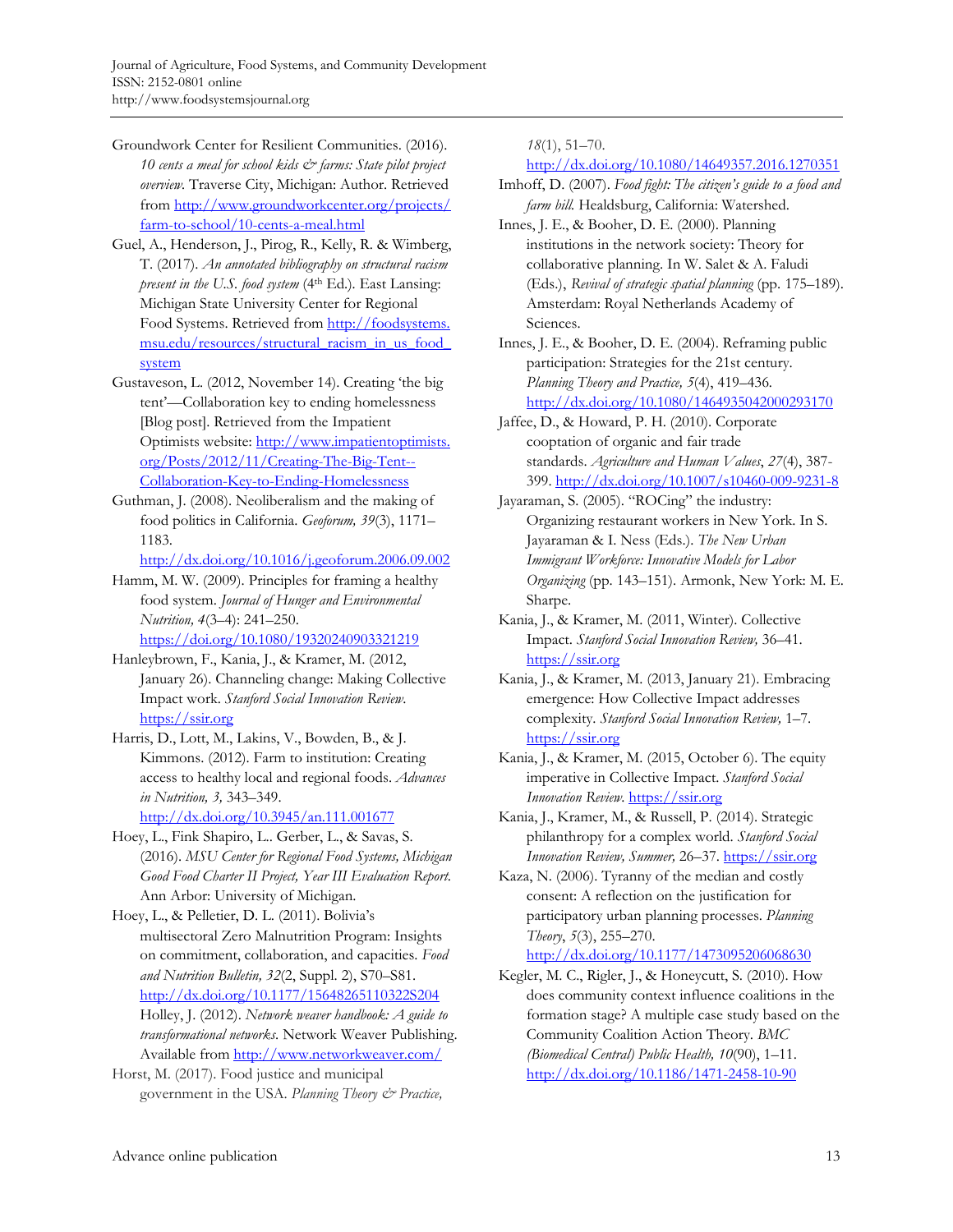Kirk, P., & Shutte, A. M. (2004). Community leadership development. *Community Development Journal*, *39*(3), 234–251. http://dx.doi.org/10.1093/cdj/bsh019

Kramer, M. R. (2007, August). *Philanthropy, aid, and investment: Creating a common language.* Presentation at the 2007 Brookings Blum Roundtable (Session VI: Global Impact: Philanthropy Changing Development). Retrieved from https://www.brook [ings.edu/events/2007-brookings-blum-roundtable](https://www.brookings.edu/events/2007-brookings-blum-roundtable-developments-changing-face-new-players-old-challenges-fresh-opportunities/5/)developments-changing-face-new-players-oldchallenges-fresh-opportunities/5/

Kramer, M. R. (2009). Catalytic philanthropy. *Stanford Social Innovation Review, Fall,* 30–35. https://ssir.org

- Kramer, M., Parkhurst, M., & Vaidyanathan, L. (2009). *Breakthroughs in shared measurement and social impact.* Boston, Massachusetts: FSG Social Impact Advisors. Retrieved from http://www.fsg.org/ [publications/breakthroughs-shared-measurement](http://www.fsg.org/publications/breakthroughs-shared-measurement)
- Lanfer, S., Brandes, P., & Reinelt, C. (2013). Only connect: How an investment in relationships among social change leaders is changing them, their organizations, and their city. *The Foundation Review, 5*[\(1\), Article 7. http://dx.doi.org/10.4087/](http://dx.doi.org/10.4087/foundationreview-D-12-00028.1) foundationreview-D-12-00028.1
- Lasker, R. D., & Weiss, E. S. (2003). Broadening participation in community problem solving: a multidisciplinary model to support collaborative practice and research. *Journal of Urban Health, 80*(1), 14–47. http://dx.doi.org/10.1093/jurban/jtg014
- LeChasseur, K. (2016). Re-examining power and privilege in Collective Impact. *Community Development*, *47*(2), 225–240.

http://dx.doi.org/10.1080/15575330.2016.1140664

- Leopold Center for Sustainable Agriculture. (2011). *Iowa Local Food & Farm Plan.* Ames, Iowa: Leopold Center for Sustainable Agriculture. Retrieved from http://lib.dr.iastate.edu/leopold\_pubspapers/76
- Liberato, S. C., Brimblecombe, J., Ritchie, J. Ferguson, M., & Coveney, J. (2011). Measuring capacity building in communities: A review of the literature. *BMC (Bio Medical Central) Public Health, 11,* Article 850. http://dx.doi.org/10.1186/1471-2458-11-850
- McAfee, M., Blackwell, A. G., & Bell, J. (2015). *Equity: The soul of Collective Impact.* Oakland, California: [PolicyLink. Retrieved from http://www.policylink.](http://www.policylink.org/find-resources/library/equity-soul-of-collective-impact)  org/find-resources/library/equity-soul-ofcollective-impact
- Meter, K. (2014). Metrics from the field: Co-ops and Collective Impact. *Journal of Agriculture, Food Systems, and Community Development, 4*(3), 11–14. http://dx.doi.org/10.5304/jafscd.2014.043.014
- Michigan Good Food Fund. (n.d.). Frequently asked questions. Retrieved April 15, 2017, from http://migoodfoodfund.org/about/faq/

Nee, E., & Jolin, M. (2012). Q&A roundtable on Collective Impact. *Stanford Social Innovation Review, Fall,* 25–29. https://ssir.org/

Northeast Sustainable Agriculture Working Group. (n.d.). A model network: Food Solutions New England [Blog post]. Retrieved from http://nesawg.org/news/model-network-foodsolutions-new-england

Nowell, B. (2009). Profiling capacity for coordination and systems change: The relative contribution of stakeholder relationships in interorganizational collaboratives. *American Journal of Community Psychology, 44*(3–4), 196–212.

http://dx.doi.org/10.1007/s10464-009-9276-2

- O'Brien, J. D., Littlefield, J. N., & Goddard-Truitt, V. (2013). A matter of leadership: Connecting a grantmaker's investments in collaborative leadership development to community results. *The Foundation Review, 5*(1), Article 4. http://dx.doi.org/ [10.4087/foundationreview-D-12-00022.1](http://dx.doi.org/10.4087/foundationreview-D-12-00022.1)
- Patton, M. Q. (2010). *Developmental evaluation: Applying complexity concepts to enhance innovation and use.* New York: Guilford.
- Pelletier, D. L., Frongillo, E. A., Gervais, S., Hoey, L., Menon, P., Ngo, T., Stoltzfus, R. J., Shamsir Ahmed, A. M., & Ahmed, T. (2012). Nutrition agenda setting, policy formulation and implementation: Lessons from the Mainstreaming Nutrition Initiative. *Health Policy and Planning, 27*(1), 19–31. http://dx.doi.org/10.1093/heapol/czr011
- Pirog, R., & Bregendahl, C. (2012). *Creating change in the food system: The role of regional food networks in Iowa.* East Lansing: Michigan State University Center for Regional Food Systems. Retrieved from [http://foodsystems.msu.edu/resources/creating](http://foodsystems.msu.edu/resources/creating-change)change
- Pirog, R., Koch, K., & Guel, A. (2015). Race, ethnicity, and the promise of "Good Food" for Michigan: A three-voice commentary. *Journal of Agriculture, Food Systems, and Community Development, 5*(4), 83–86. http://dx.doi.org/10.5304/jafscd.2015.054.011